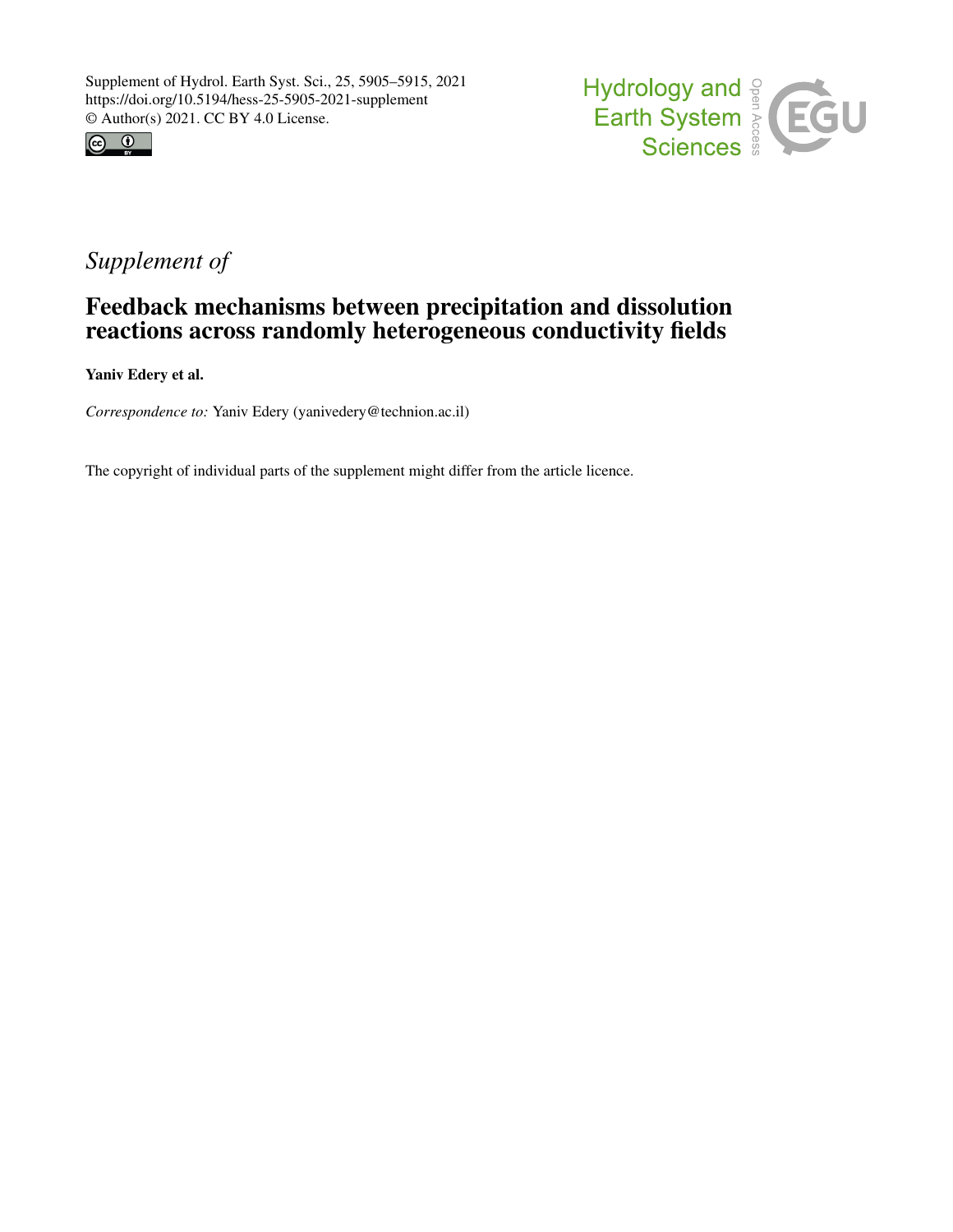## **1. The chemical system**

In our simulated system, as described by equation (2) of the manuscript, the pH in the resident fluid is assumed to equal to 8. We simulate a laboratory scale scenario where a  $60 \times 24$  cm<sup>2</sup> two-dimensional flow cell is filled with a porous system formed by a  $CaCO<sub>3 (s)</sub>$  solid matrix that changes its porosity according to a dissolution- precipitation reaction. In our system, the  $CaCO<sub>3 (s)</sub>$ , or c, is represented by the volume to mole ratio. The  $h$  particle represents the molar value of  $H^+$ ; this is calculated from the total domain fluid volume assuming a constant  $pH = 3.5$  and divided by the number of h particles used to discretize a full pore volume. As such, each  $h$  particle has a given molar value of  $H^+$  protons. Furthermore, the total number of  $h$  particles for a pore volume is divided by the number of cells in our simulation, thus providing the local molar value for pH=3.5, which allows calculation of the local pH using the local  $h$  particles concentration.

The fractional amount of dissolved  $H_2CO_3$  evolving in the system as a function of pH is evaluated as shown in Figure S1. The curve showing the fraction of  $H_2CO_3$  is given by

$$
\alpha_1(pH) = \frac{10^{-2pH}}{10^{-2pH} + 10^{-pka_1 - pka_2} + 10^{-pH - pka_1}}
$$
(S1)

with  $pk_{a1} = 6.35$  and  $pk_{a2} = 10.33$  (Manahan, 1991). Therefore, the local pH value along the advancing front of the injected fluid plays an important role in precipitation and dissolution patterns. The local pH decrease, due to the injection of  $h$ , must be locally compensated by  $co$  particles which are formed by the rock formation dissolution. The dissolution process is repeated until a new equilibrium between the  $h$  and  $co$ , or rather,  $H^+$  and  $H_2CO_3$ , is reached, according to figure S1. The reverse precipitating reaction is initialized by the amount of  $co$  per location and the same equilibrium relation in figure S1. During precipitation,  $co$  particles are extracted from the simulation and replaced by  $h$  particles, while updating the conductivity of that specific cell. Both the dissolution and precipitation are initiated by first translating the local number of  $h$  and  $co$  particles to molar concentrations for that specific cell. The reactive method is deterministic and has no randomization in establishing the reaction type and amount.